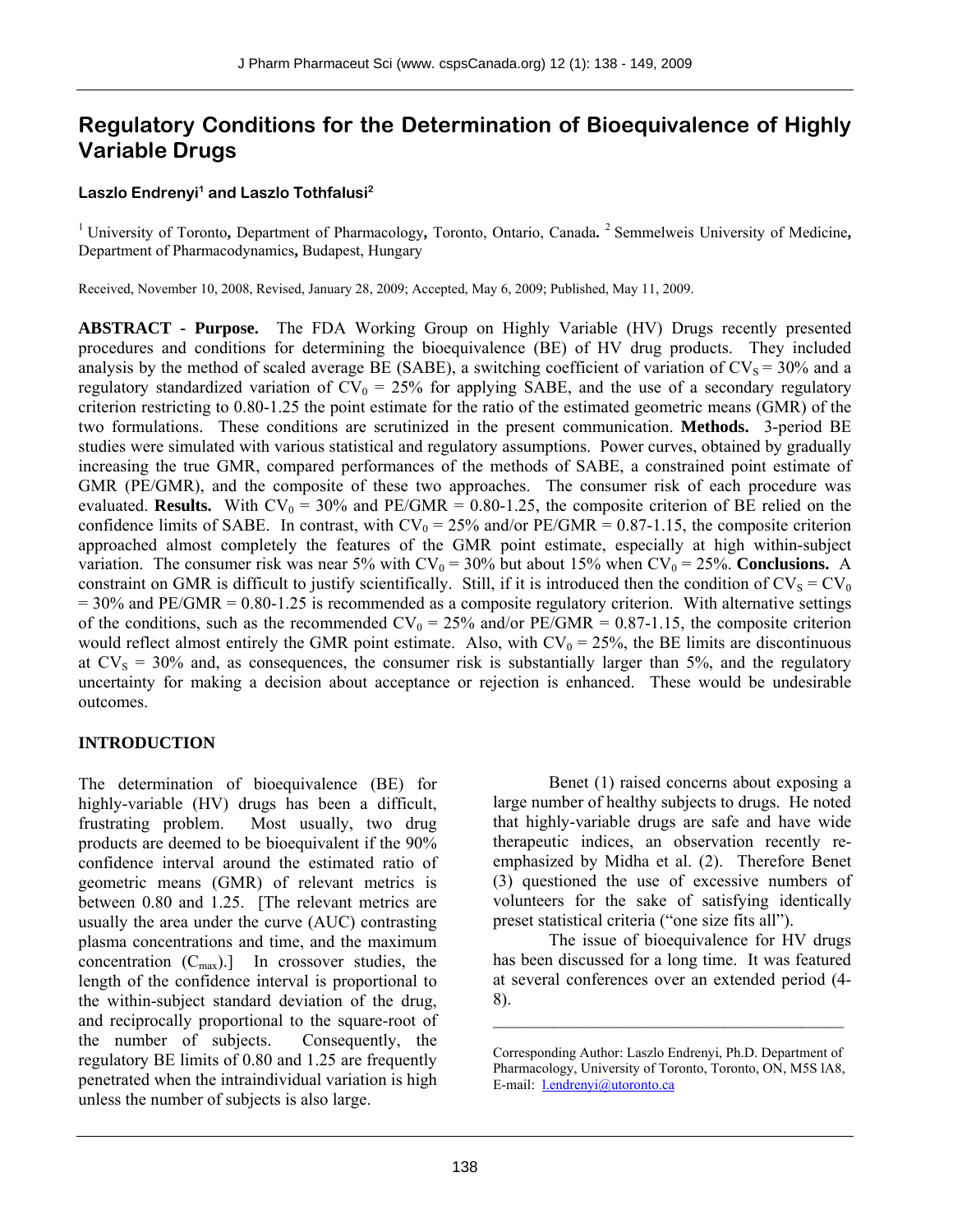Methods were recently proposed for dealing with the problem. Notably, Boddy et al. (9) suggested that, for HV drugs, the BE limits could be expanded in proportion to the within-subject variation. Tothfalusi et al. (10) recommended that the usual criterion applied for the determination of BE could be scaled by the within-subject variation.

 European and American regulatory authorities have proceeded in recent years towards resolving the issue. In Europe, the topic was regularly and intensively discussed at several regulatory forums. A Concept Paper was published in June, 2006 (11) and the issue could be actively considered further.

In the United States, a Working Group was established in order to develop relevant procedures and eventual regulations. The topic was discussed at meetings of the Advisory Committee for Pharmaceutical Sciences in 1997, 1999, 2004 and 2006. At the meeting on October 6, 2006 the Working Group-presented preferred regulatory and study conditions. These were recently published together with their quantitative rationale (12, 13).

 The purpose of the present communication is to evaluate some of these conditions and to offer comments and suggestions about them.

## **BACKGROUND**

## **Scaled Average Bioequivalence**

Regulatory authorities appear to move towards adopting the approach of scaled average bioequivalence (SABE) as a tool for dealing with the problem of bioequivalence for HV drugs. Therefore, a brief background of the procedure will be summarized.

 The two one-sided tests procedure (14) is generally applied for determinations of bioequivalence. In practice, BE is evaluated by calculating logarithmic quantities. Thus, means and standard deviations of the logarithmic data  $(\mu$  and  $\sigma$ ) are estimated.

Bioequivalence is declared if the difference between the logarithmic averages is between limits (BELA) which are preset by regulatory authorities. Therefore, *average bioequivalence* (ABE) is accepted if the following criterion is satisfied:

$$
-BEL_A \leq \mu_T - \mu_R \leq BEL_A \qquad (1)
$$

The most usually applied regulatory limit is:

$$
BELA = ln(1.25)
$$
 (1A)

This assures the earlier stated expectation that the regulatory limits for the ratio of geometric means of metrics are 0.80 and 1.25. In practice, the 90% confidence interval around the difference between the estimated logarithmic averages should be between the regulatory limits.

 Thus, regulators need to define, in the case of average BE, a single criterion for declaring bioequivalence such as that given in Eq. (1A). For highly-variable drugs, evaluated by scaled average BE, *two* quantities must be defined. They will be discussed below.

 The *regulatory criterion* suggested for the application of *scaled average BE* is (10, 15):

$$
-BEL_S \leq (\mu_T \text{-} \mu_R)/\sigma_W \leq BEL_S \quad (2)
$$

Here a scaling standard deviation  $(\sigma_w)$  is related to the within-subject standard deviation of the reference formulation  $(\sigma_{WR})$  or, in other views, is identical to it. This distinction will be discussed later.

Tothfalusi et al. (15) suggested that the scaled BE limits (BEL<sub>S</sub>) should be set in the following form:

$$
BELS = ln(1.25)/\sigma_0 \qquad (2A)
$$

Here  $\sigma_0$  is the first measure which should be defined<br>by regulators. It will be referred to as the It will be referred to as the *regulatory standardized variation*. It defines the proportionality factor between the logarithmic BE limits and  $\sigma_W$  in the highly-variable region (see Figure 1A).  $\sigma_0$  uniquely determines BEL, and vice versa. For example, when  $\sigma_0 = 0.294$  then BEL<sub>s</sub> is 0.759, and when  $\sigma_0 = 0.246$  then BEL<sub>s</sub> is 0.907.

Rearranging equation (2), an alternative form is obtained:

$$
-BEL_S \sigma_W \leq \mu_T \mu_R \leq BEL_S \sigma_W \qquad (2B)
$$

This form represents average bioequivalence with expanding limits (ABEL). (9) Consequently, Eq. 2 and Eq. 2B, i.e. the approaches of SABE and ABEL, are (almost) identical.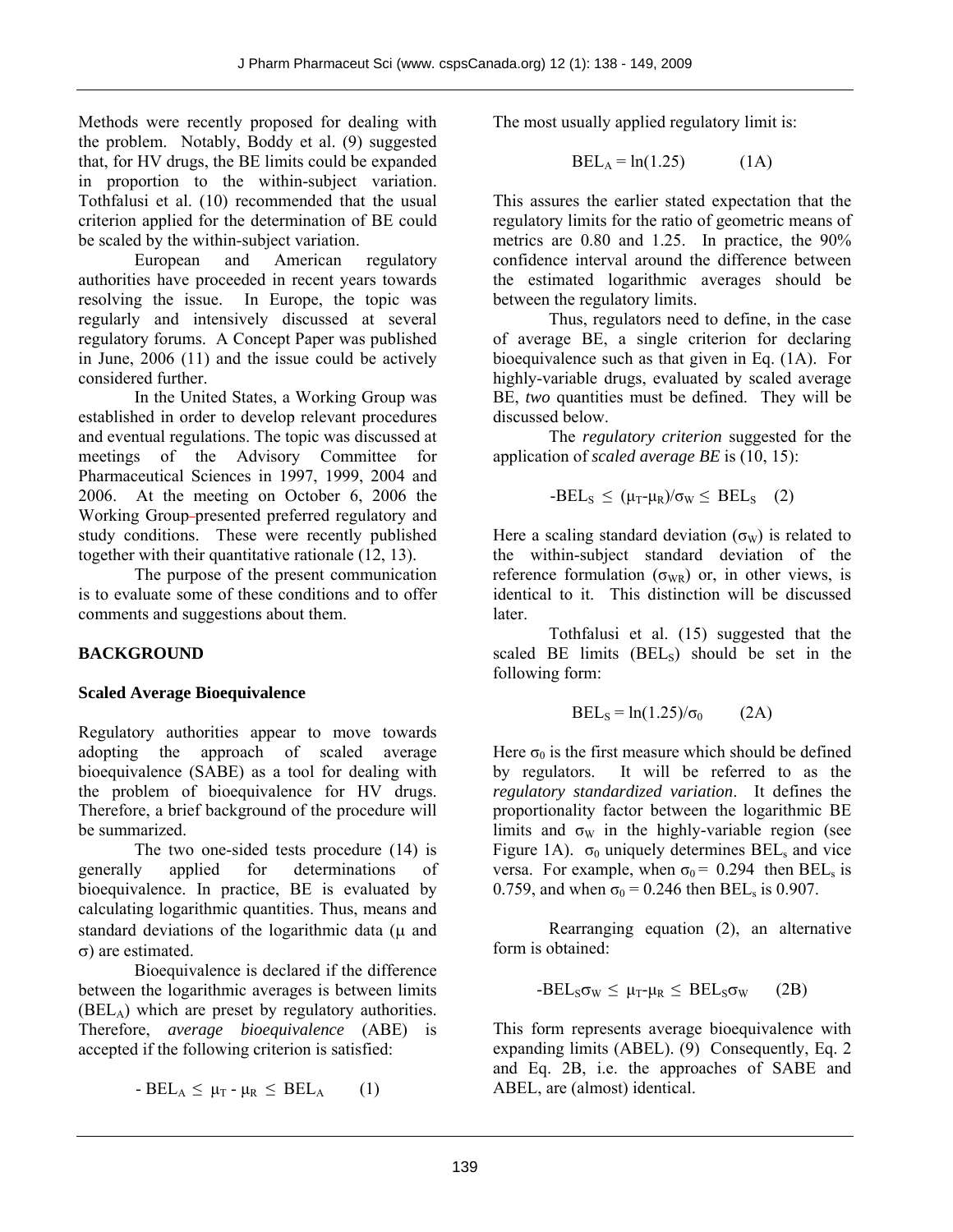Using the limits of ABEL helps to understand the properties of SABE from the perspective of ABE. In this context, the regulatory standardized variation  $(\sigma_0)$  defines the proportionality factor between the logarithmic ABEL limits and  $\sigma_W$  (Figure 1A). A representation of ABEL conveniently illustrates a *mixed regulatory strategy* that was proposed for applying the unscaled and scaled approaches to the determination of BE (Figure 1). (15)

According to the mixed regulatory strategy, a second regulatory term, the so-called *switching variation*  $(CV<sub>s</sub>)$ , separates regions of low and high variabilities. If the variation of the drug is low, i.e., when it does not exceed the switching variation  $(CV_W \le CV_S)$  then, following the present practice, unscaled average BE should be evaluated. However, for HV drugs when the variability is higher than the switching variation  $(CV_W > CV_S)$ , scaled average BE is applied.

The mixed regulatory strategy is depicted in Figure 1 where, for illustrative purposes, SABEequivalent ABEL limits (BEL<sub>E</sub> $* \sigma_w$ ) are plotted. Two different SABE-equivalent ABEL limits are shown which correspond to two different values of σ<sub>0</sub>. How to set σ<sub>0</sub> is the main focus of this communication. Several aspects of Figure 1 will be discussed later.

The standard deviations (σ) can be converted, approximately, to the corresponding coefficients of variation:

$$
CV = 100[\exp(\sigma^2) - 1)]^{1/2} \tag{3}
$$



**Figure 1.** Mixed regulatory model for the determination of bioequivalence. The logarithmic BE limits, for determinations of average BE with constant and expanding limits, are shown by thick lines. If the within-subject variation  $(CV_W)$  does not exceed the switching variation  $(CV_S)$  then unscaled average BE is applied, and the BE limits have a constant level of  $\pm \log(1.25)$ . When the within-subject variation is higher than the switching variation then the limits widen with increasing within-subject variation, and scaled average BE can be applied. The slope (in the logarithmic scale) of the expansion is determined by the regulatory standardized variation  $(CV_0)$ . The logarithmic average and the SABE-equivalent BE limits are shown by thick lines. (A) The regulatory standardized variation equals the switching variation,  $CV_0 = CV_s = 30\%$ . (B) The regulatory standardized variation is lower than the switching variation,  $CV_0 = 25\%$  and  $CV_s = 30\%$ . The BE limits have a discontinuity at the switching variation.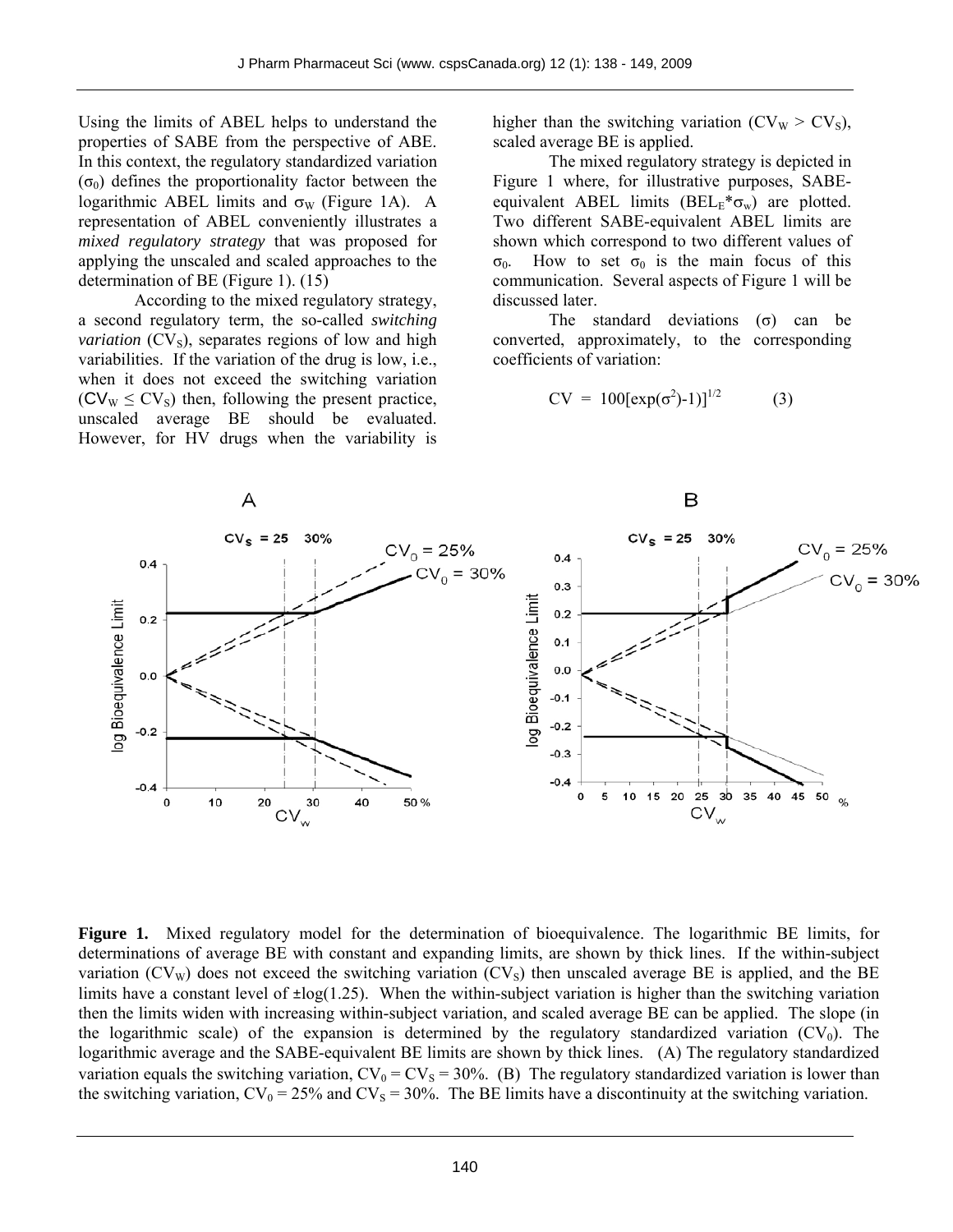Therefore, for unified and convenient treatment, the regulatory constants are expressed in terms of coefficients of variation. As an alternative notation,  $CV_0$  will be used instead of  $\sigma_0$  and the transformation rule between  $CV_0$  and  $\sigma_0$ , given by Eq. 3, will be applied. For example, if  $\sigma_0 = 0.294$ then  $CV_0 = 30\%$ , and when  $\sigma_0 = 0.246$  then  $CV_0 =$ 25%. The advantage of this unified notation is that an additional GMR restriction rule (see later) also can be expressed in relative terms. The 0.80-1.25 GMR restriction criterion becomes a regulatory constraint of 25%. Thus, in our notation, the proposed mixed approach depends on three regulatory constants,  $CV_s$ ,  $CV_0$  and  $CV_{GMR}$ , with typical values of 30%, 30% and 25%.

## **Considerations on the Implementation of Scaled Average Bioequivalence: the Recommendations of FDA**

As noted earlier, the Advisory Committee for Pharmaceutical Sciences discussed the topic repeatedly. At its meeting, on October 6, 2006, important presentations were offered on behalf of the FDA Working Group on Highly Variable Drugs (16-18). The interim recommendations of FDA were further clarified on May 22, 2007 at an AAPS/FDA workshop (19, 20). The current proposals of FDA and their quantitative characteristics were published very recently (12, 13).

FDA has proposed to apply the approach of reference-scaled average BE for determining the BE of HV drugs (12, 17-20). This means that  $\sigma_{\text{W}} = \sigma_{\text{WR}}$ would be adopted for scaling.

FDA suggests also that the acceptance criteria include a constraint on the point estimate for the ratio of geometric means (GMR). It recommends that GMR be limited to the range of 0.80 to 1.25. The Advisory Committee concurred with this proposal but some members actually favoured a narrower range. The rationale for this recommendation, and the resulting features, will be discussed later. FDA proposes that both AUC and  $C_{\text{max}}$  should satisfy the BE acceptance criteria (12, 18, 20).

FDA recommends that three-period BE studies be performed in which the reference product (R] is provided twice and the test product (T) is given once (12, 13, 17-20). Consequently, the

possible sequences of drug administration are TRR, RRT, and RTR.

The FDA Working Group performed simulations in order to ascertain the features of the above proposals (13, 17, 19). The current FDA recommendations include a value of  $\sigma_0 = 0.25$  (12, 18, 20). FDA suggests also that unscaled average BE be used if the within-subject variability is less than 30%, and that reference-scaled average BE be applied if the within-subject variability is at least 30% (12, 18, 20). These suggestions correspond to a switching coefficient of variation of  $CV_s = 30\%$ .

## **METHODS**

In order to compare the performances of the procedures to be applied for the determination of BE, power curves were simulated under various assumptions and conditions. The principles and procedures of the simulations were described earlier (10, 15). Therefore, they will be summarized only briefly.

The power curves characterize the relationship between the probability of accepting the declaration of BE and the magnitude of the true GMR. Therefore, BE studies were repeatedly simulated while gradually raising the true GMR from 1.0, the condition of true BE, towards increasing deviations from this value. At each level of the true GMR, the proportion of simulated BE studies was recorded in which the declaration of BE was accepted.

A computer program written in Compaq Visual Fortran (ver. 6.1) simulated, under each condition, 10,000 BE trials. 3-period studies were considered in which the reference product was measured twice in each of 36 subjects. The withinsubject coefficient of variation was assumed to be either 35 or 60%. The regulatory standardized variation was set to either  $\sigma_0 = 0.246$  or 0.294; these values corresponded to coefficients of variation of  $CV_0 = 25\%$  and 30%, respectively (15). The resulting BE limits for scaled average BE were  $BEL<sub>s</sub> = 0.906$  and 0.760, respectively (15). The declaration of BE was based on the linearization of Eq. 2 as suggested by Hyslop et al. (21).

The characteristics of (1) scaled average BE (SABE), (2) the point estimate of GMR, (3) the combination of SABE and the point estimate, and (4) unscaled average BE (ABE) were evaluated.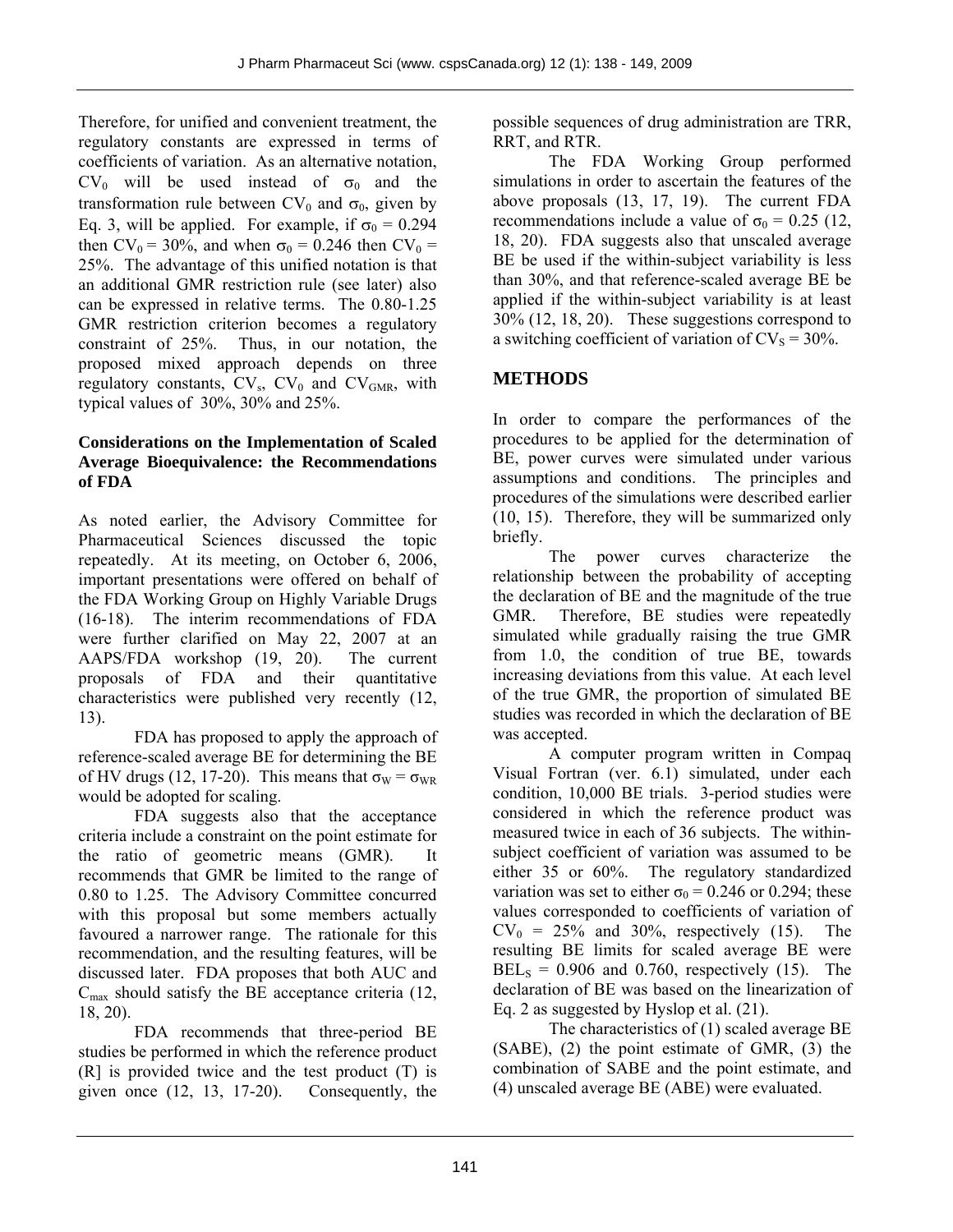Additional simulations evaluated the consumer risk under various assumptions. The consumer risk is the probability of declaring bioequivalence when the compared drug products are actually bioinequivalent (22). Regulators wish to maintain it at a low level, usually at 5%. This means, with the usual approach of average BE, that if the true GMR is either 0.80 or 1.25 then the maximum probability of accepting a formulation with such a GMR value should not be higher than 5%. The same statement applies also when the mixed strategy is utilized since it assures the continuity of the probabilities. A million studies were simulated with each of the assumptions, and the percentage of studies declaring BE, i.e. the apparent consumer risk, was recorded.

The consumer risk was evaluated, with its quantitative definition for unscaled average BE, as described above. The calculations considered either that the mixed strategy was utilized or that it was not applied. For the sake of clarity, all variations were expressed as coefficients of variation. The switching variation was maintained at  $CV_s = 30\%$ whereas the regulatory standardized variation took one of the two levels of  $CV_0 = 25\%$  or 30%. The true within-subject coefficient of variation for the reference product was 30%. (As noted earlier, FDA currently recommends a value of  $\sigma_0 = 0.25$  (12, 18, 20). This corresponds to  $CV_0 = 25.4\%$ . The deviation is negligible for the purposes and considerations of the present communication.)

The consumer risk was calculated by applying both unscaled and scaled average BE and also scaled average BE jointly with a constrained point estimate on the GMR. In the latter simulations, the constraint on the GMR was set at 25%.

## **RESULTS**

## **Effects of the Switching Variation and the GMR Constraint**

Figures 2 and 3 present power curves simulated by assuming that the constraint on the point estimate of GMR is either 25% (Fig. 2) or 15% (Fig. 3), i.e., that the point estimate was limited to the range of either from 0.80 to 1.25 (Fig. 2) or 0.87 to 1.15 (Fig. 3). The regulatory standardized variation and

the switching variation are in some cases the same, either  $CV_0 = CV_s = 30\%$  (A and B in Figs. 2 and 3) or  $CV_0 = CV_s = 25\%$  (C and D in Figs. 2 and 3).

In other cases, the regulatory standard variation is lower than the switching variation,  $CV_0$  $= 25\%$  and CV<sub>S</sub> = 30% (E and F in Fig. 2 only). The within-subject variation is either  $CV_{W} = 35\%$ (A, C and E) or 60% (B, D and F).  $CV_W = 35%$ rather than 30% was chosen as the lower level of intraindividual variation in order to avoid complications arising from applying the mixed model of estimation around the switching variation (15). The structure of the diagrams is to some extent similar to those presented by Haidar (13, 17, 19) and by Tothfalusi et al. (10, 15, 23).

Some general features are worth noting. First, the power curve for the point estimate of GMR shows 50% acceptance at the level of the constraint, either at a  $25\%$  (Fig. 2) or  $15\%$  (Fig. 3) difference between the estimated means. Second, the proportion of acceptance for the combined criterion is always less than the corresponding acceptances of both component criteria (24). Consequently, the combined criterion is at least as demanding as the stricter of the two component criteria.

With a 25% constraint on the GMR point estimate (Figure 2), when both the regulatory standardized variation and the switching variation are  $CV_0 = CV_s = 30\%$ , the SABE criterion with the 90% confidence interval is stricter than the GMR constraint (Figures 2A and B). The combined criterion is somewhat more severe than the scaled approach; at moderately high within-subject variation (Fig. 2A), the two power curves almost coincide.

At a regulatory standardized variation and switching variation of  $CV_0 = CV_s = 25\%$  and at moderately high variation (Fig. 2C), similar relationships prevail among the power curves: the SABE criterion is stricter than the GMR constraint, and the power curve for the former almost coincides with that of the combined criterion. In contrast, at high within-subject variation (Fig. 2D), the constrained point estimate of GMR is much more severe than SABE and it dominates the combined criterion. Some of these results are similar to those obtained by Haidar (13, 17, 19).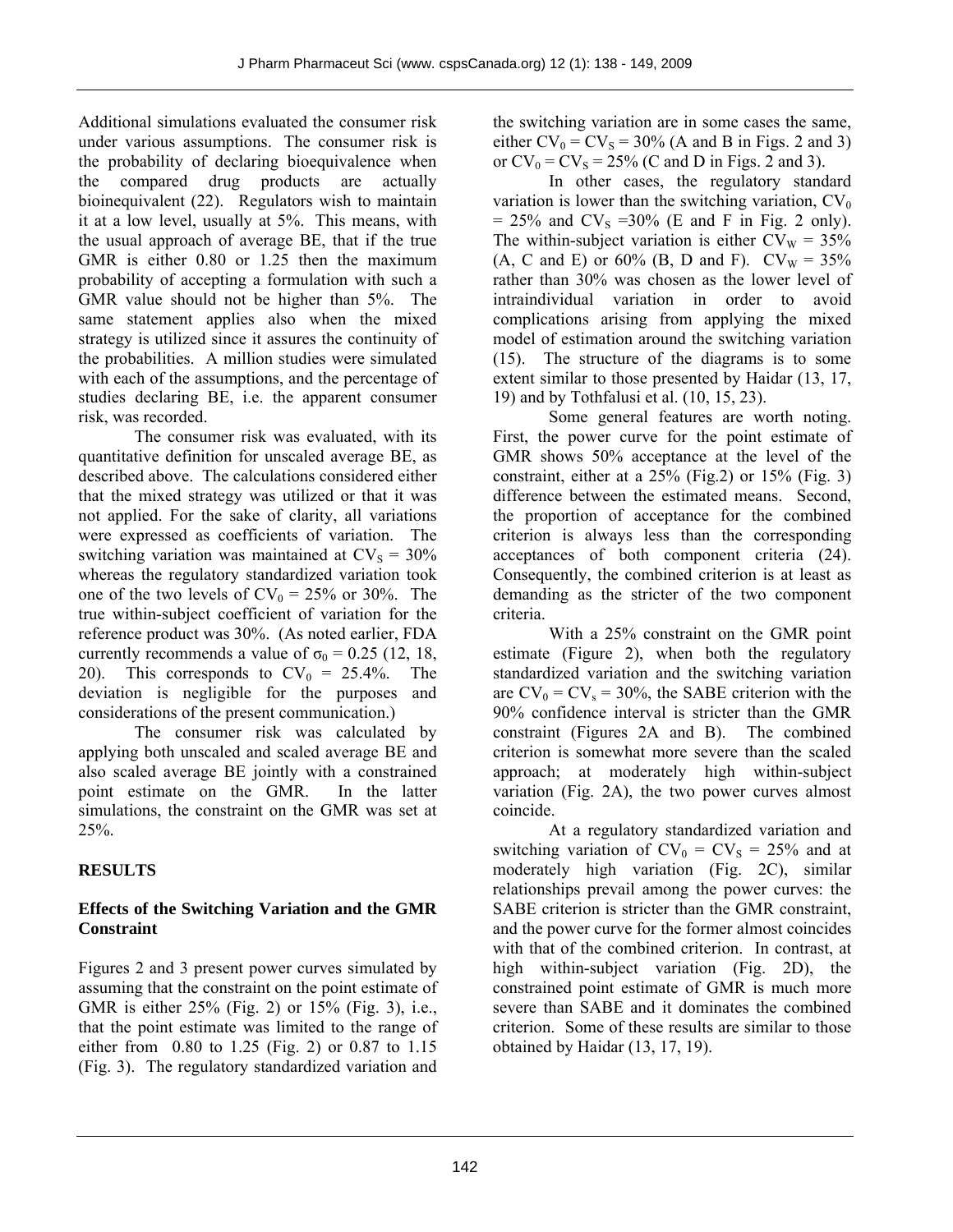

**Figure 2.** Power curves contrasting the proportion (in %) of simulated studies in which bioequivalence was accepted by various methods with the assumed, true ratio of geometric means (GMR) of the two drug products. Characteristics of four testing methods were compared: Unscaled average BE (ABE), scaled average BE, the point estimate of GMR, and the combination of scaled average BE with the point estimate. The point estimate of GMR was constrained to 1.25. The within-subject variation  $(CV_W)$  was either 35% (A, C and E) or 60% (B, D and F). The regulatory standardized variation equaled the switching variation,  $CV_0 = CV_S$ ; both were either 30% (A and B) or 25% (C and D). For the last two diagrams, the regulatory standard deviation was lower than the switching variation,  $CV_0 = 25\%$ ,  $CV_S = 30\%$  (E and F).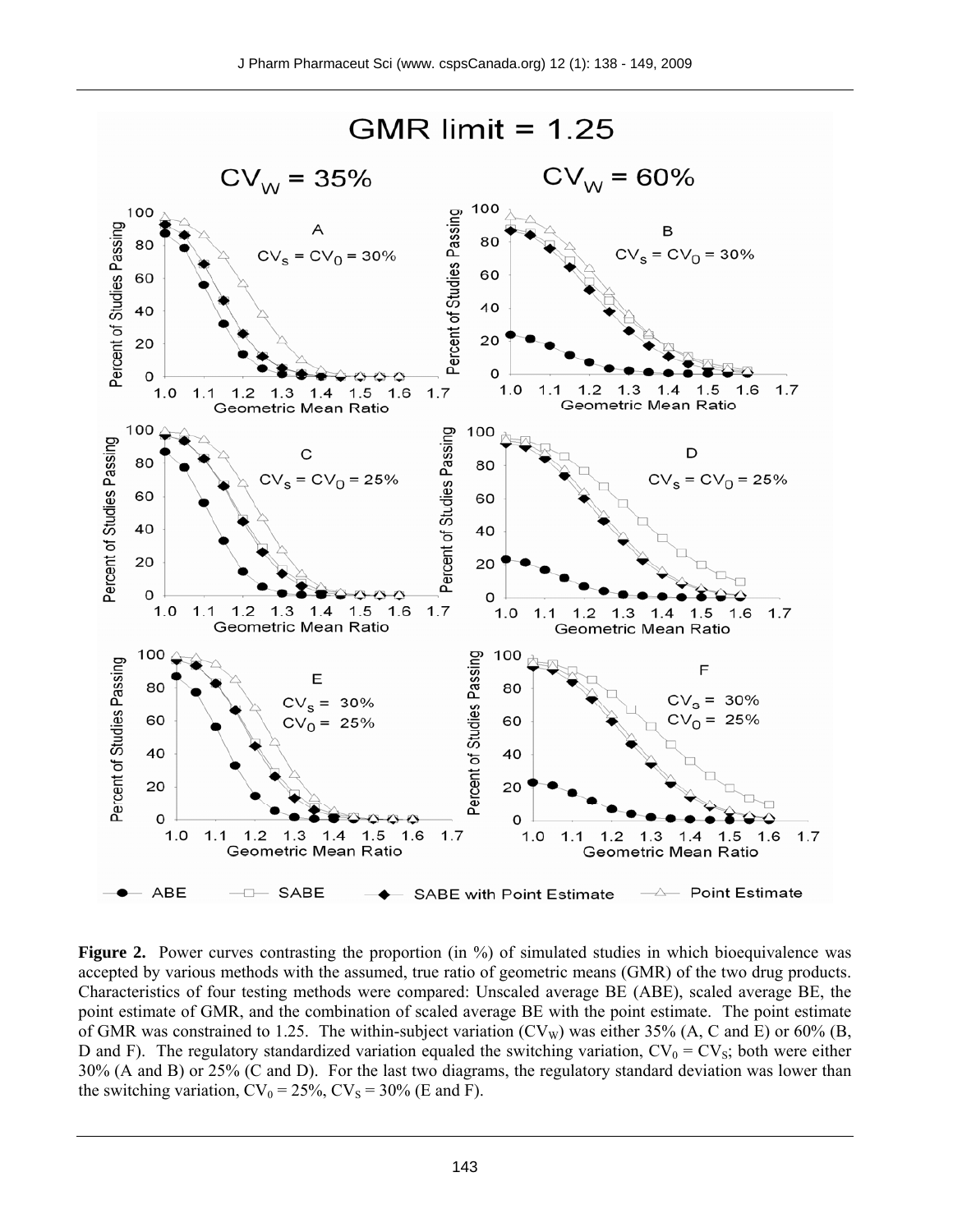

**Figure 3**. Power curves for the determination of bioequivalence. The conditions were the same as in Figure 2 except that the constraint on the point estimate of GMR was 1.15, and that the conditions with  $CV_0 = 25\%$ ,  $CV_S$ = 30% (as in Figs. 2E and 2F) were not evaluated.

When the regulatory standardized variation is  $CV_0 = 25\%$  and the switching variation is  $CV_s =$ 30% (Figs. 2E and 2F), the results are almost identical with those obtained with both variations being 25% (Figs. 2C and 2D). This observation indicates that deviations in features of the power curves can be attributed to changes of the regulatory standardized variation, and not of the switching variation. With a 15% constraint on the GMR point estimate (Figure 3), the GMR restriction is always more severe than the SABE approach, and it always dominates the combined criterion.

#### **Effect of CV<sub>0</sub> on the Consumer Risk**

Table 1 presents the consumer risks (in %) which were evaluated under various assumptions. A switching variation  $(CV<sub>S</sub>)$  of 30% was considered.

When the mixed regulatory strategy was applied then the estimated within-subject coefficient of variation for the reference formulation  $(CV_{WR})$ determined the decision for utilizing either unscaled or scaled average BE. Therefore, as noted earlier, unscaled ABE was used when the estimated withinsubject variation did not exceed 30% ( $CV_{WR} \le$ 30%), and scaled ABE was utilized when the estimated variation was higher than 30% ( $CV_{WR}$  > 30%). When the mixed regulatory strategy was not applied then the choice of the method of evaluation was determined in advance.

The most conspicuous result is that the maximum consumer risk is very high when scaled ABE is applied with a regulatory standardized variation  $(CV_0)$  of 25%. This condition is shown in Figure 1B which illustrates a discontinuity in the regulatory expectations at  $CV<sub>W</sub> = 30%$ .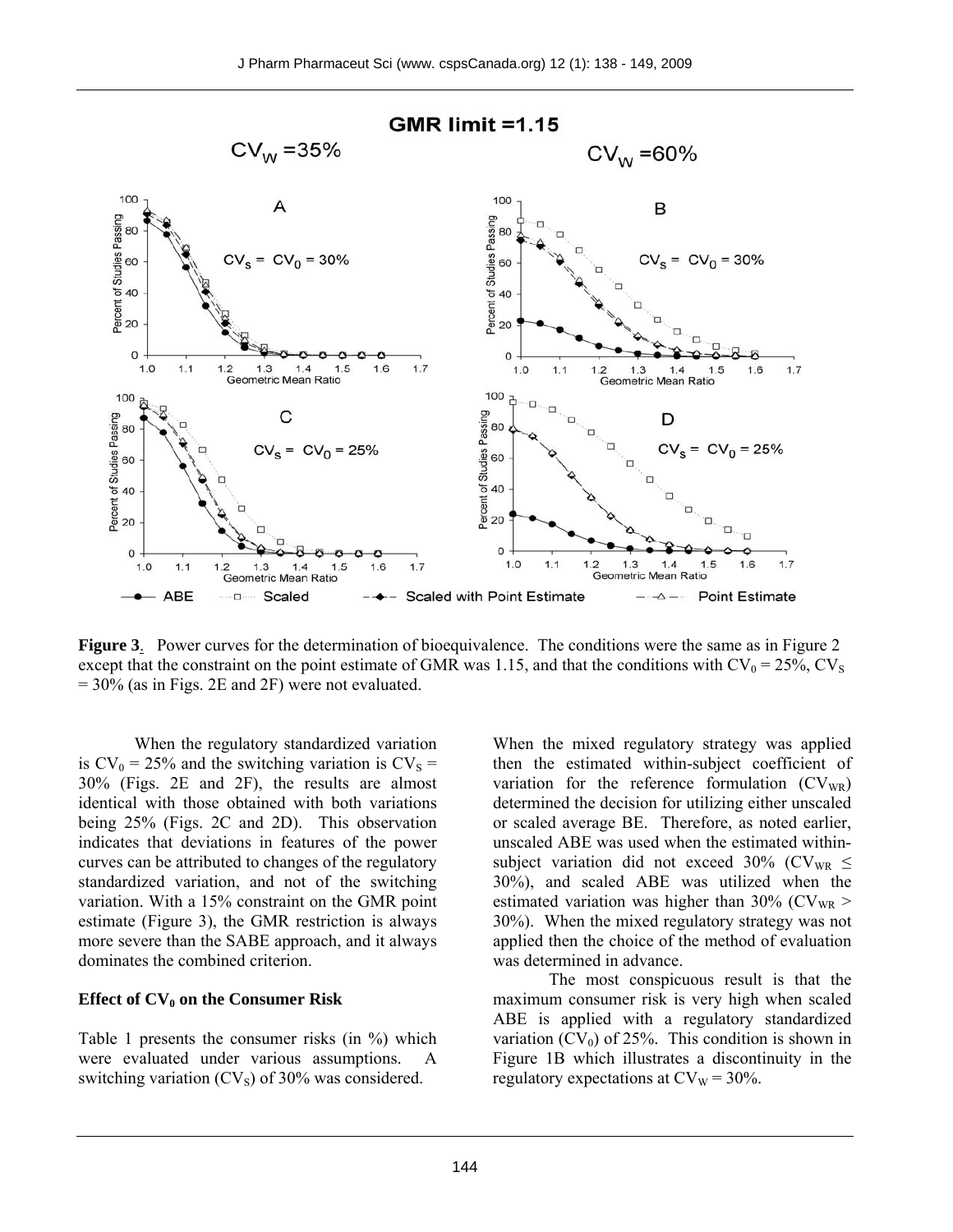| Mixed Strategy |                                                          | Consumer Risk $(\% )$ |                       |       |
|----------------|----------------------------------------------------------|-----------------------|-----------------------|-------|
|                | <b>Regulatory Standardized</b><br>Variation $(\%)(CV_0)$ | Unscaled<br>ABE       | <b>Scaled ABE</b>     |       |
|                |                                                          |                       | Without               | With  |
|                |                                                          |                       | <b>GMR</b> Constraint |       |
| No             | 30                                                       | 4.95                  | 5.56                  | 5.56  |
| No             | 25                                                       | 4.98                  | 16.50                 | 16.34 |
| Yes            | 30                                                       | 5.01                  | 6.98                  | 6.98  |
| Yes            | 25                                                       | 4.94                  | 14.78                 | 14.6  |

**Table 1.** Consumer risk for the determination of BE

Switching variation:  $CV_s = 30\%$ 

Within-subject variation:  $CV_w = 30\%$ 

Constraint on point estimate of GMR: 0.80 to 1.25 (i.e., 25% )

Unscaled average BE yields a consumer risk of 5%. Scaled average BE results in a slightly higher consumer risk when  $CV_0 = 30\%$ . The small increase in the consumer risk is due to the approximation in calculating the linearized confidence limits of Hyslop et al. (21) and, when the mixed strategy is applied, also to the resulting uncertainties.

An additional constraint on the GMR leaves the consumer risk unchanged.

## **DISCUSSION**

### **Constraint on the Point Estimate of GMR**

### *The Concern about High and Low GMR Values, and the Possible Need for a Constraint*

Benet (3) noted, first in the context of individual BE, that large deviations can occur between the means of the two drug products. Therefore he recommended (3) that "additional point estimate criteria be added for all drugs as a supplement to the bioequivalence limit criteria." He repeated his recommendation also in the case of BE for highlyvariable drugs "in order to give patients and clinicians confidence that a generic equivalent approved by the regulatory authorities will yield the same outcome as the innovator product"  $(3, 24)$ .

Benet (24), however, noted also the following: "1. there is no scientific basis or rationale for the point estimate recommendations. 2. There is no belief that addition of the point estimate criteria will improve the safety of approved generic drugs. 3. The point estimate recommendations are only "political" to give greater assurance to clinicians and patients who are not familiar (don't understand) the statistics of highly variable drugs." We completely agree with Benet's (24) views. Some of the consequences of the scientific futility of the GMR constraint will be considered later.

As noted earlier, the FDA Working Group on HV drugs recommended the implementation of Benet's concern and suggested that the point estimates of the GMRs of AUC and Cmax be constrained to the range of 0.80-1.25. The FDA Advisory Committee for Pharmaceutical Sciences also agreed, in 2004 and again in 2006, with the recommendation that a constraint on the point estimate be added to the confidence interval criterion when scaled average BE is applied. Some committee members preferred a narrower range of the point estimate.

Benet (24) suggested a constraint on the GMR point estimate of  $\pm 15\%$  for AUC and  $\pm 20\%$ for  $C_{\text{max}}$ . These recommendations were stated also in the report of the 2005 BioInternational Conference (8). Our results suggest that this constraint would be too severe since it would yield a BE criterion which would reflect only the GMR point estimate but not the 90% confidence interval around a BE regulatory model.

## *Effect of the Constrained GMR Point Estimate on the Evaluation of BE*

Figures 2 and 3 demonstrate, under various conditions, the effect of the suggested secondary regulatory criterion, the constraint on the GMR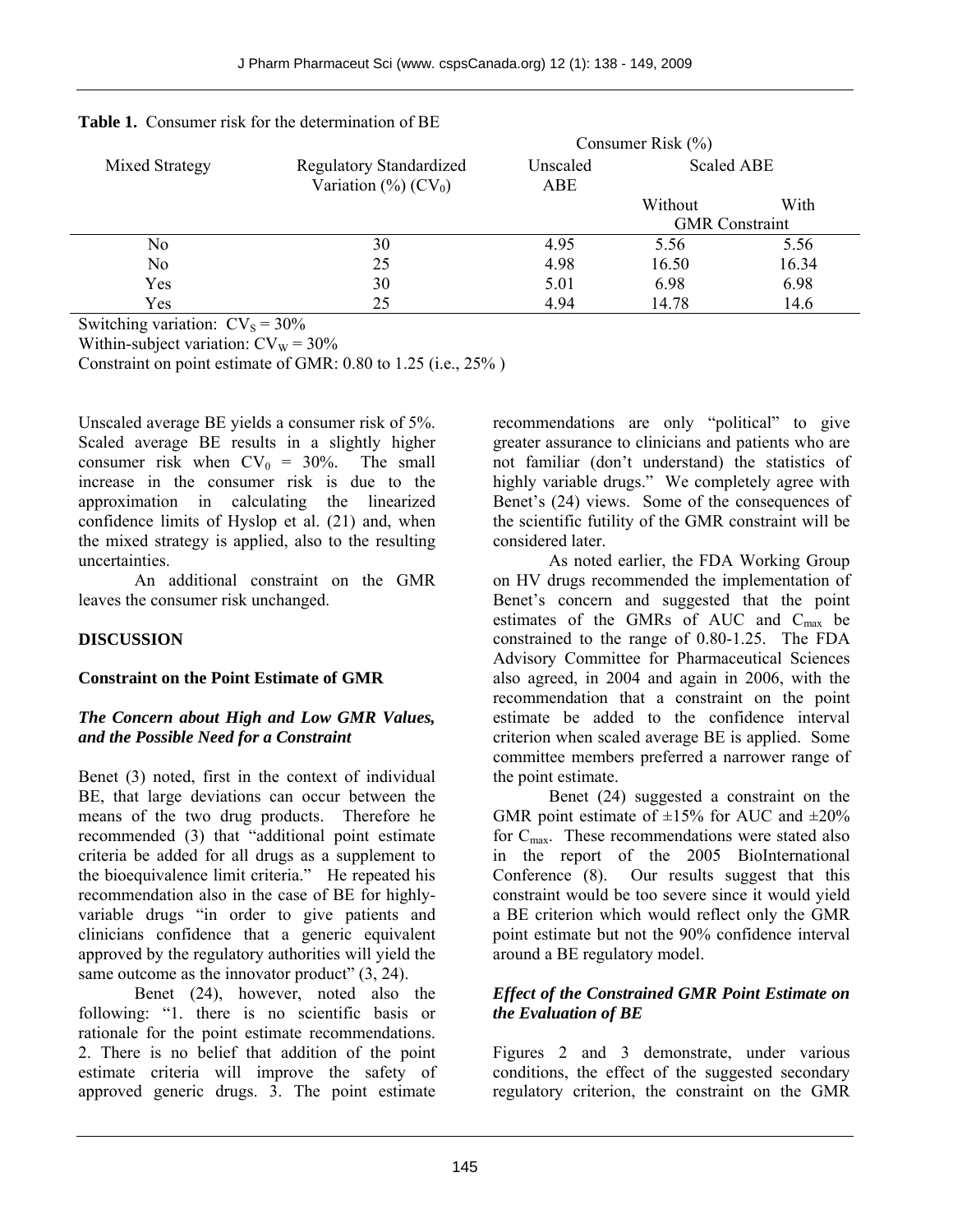point estimate. It is recalled that the primary regulatory criterion expects that the 90% confidence interval of the scaled logarithmic GMR should remain within its preset limits. Thus, the diagrams illustrate the extent to which the secondary criterion alters the outcome of the primary test.

When the regulatory standardized variation is  $CV_0 = 25\%$  then even a GMR constraint of 25% substantially modifies, under many conditions, the outcome of BE determination which is based only on the primary criterion (Figures 2C, 2D, 2E, and 2F). At higher variations, in fact, the result of the BE evaluation relies practically entirely on the secondary criterion and the primary, confidence interval criterion is irrelevant (Figures 2D and 2F). These conclusions are relevant regardless whether the switching variation is  $CV_s = 25\%$  (Figs. 2C and 2D) or 30% (Figs. 2E and 2F). These results parallel, in part, the observations of Haidar (13, 17, 19) and Tothfalusi et al. (25).

Thus, under these conditions, the determination of BE becomes a test of just assessing the GMR. This would be in analogy of the criterion expected by Health Canada which, however, is applied only to  $C_{\text{max}}$  (26). Consequently, the overall, combined regulatory criterion could amount merely to the determination of GMR. Under such conditions, it would be entirely unnecessary and even pointless to evaluate SABE. It is doubtful that such a regulatory expectation would be desirable.

By contrast, when the regulatory standardized and the switching variations are  $CV_0 =$  $CV_s = 30\%$  and the GMR constraint is 0.80-1.25 then the imposition of the constraint has generally little effect (Figures 2A and 2B). The character of the BE test remains essentially that of the primary criterion. At the same time, patients and physicians still receive assurance that even the average responses of the two drug products are not meaningfully different. Consequently, these results and considerations suggest that the regulatory standardized variation be set at the level of  $CV_0 =$ 30% and not at 25%.

Simulations were performed in order to separate the levels of the regulatory standardized  $(CV_0 = 25\%)$  and the switching variations  $(CV_s =$ 30%) and to ascertain their distinct effects (Figures 2E and 2F). The comparative positions of the power curves were very similar to those seen when both variations were at the lower level of 25% (Figures 2C and 2D). Consequently, the effect of the GMR constraint on the BE determination is influenced by the level of the regulatory standardized variation and not by that of the switching variation.

A tighter GMR constraint, such as 0.87- 1.15, accelerates the utilization of the GMR point estimate as the sole regulatory criterion (Figure 3). This feature appears to be disadvantageous.

Simple considerations support the observed relationship between the composite test and its components. SABE and the GMR point estimate can be viewed as tests which accept or do not accept bioequivalence with probabilities defined by their power curves. These power curves are shown in Figures 2 and 3. Assume that the two component tests, SABE and the GMR point estimate, accept bioequivalence, under a given condition, with probabilities of P1 and P2. If the two tests were independent then the overall success rate would be P1\*P2, i.e., smaller than either component probability. Even though the assumption of independence does not hold, it is still true that the overall success rate of a composite test should be less than that of either component. If the powers of the two tests are very different then the one yielding the lower probability will be dominant. For example, if one of the tests shows complete acceptance  $(P1=1)$  then the overall success rate is 1\*P2=P2.

The quantitative considerations, discussed above, reinforce the scientific futility of applying the GMR constraint. Under various conditions, such as for vey highly variable drugs and/or with  $\sigma_0$ = 0.25, the GMR constraint introduces a very undesirable feature for the determination of BE since it dominates the regulatory assessment.

The mathematics of the two simultaneously applied tests is quite complex. This was studied by Karalis et al. (27, 28) and Kytariolos et al. (29). They developed several interesting, combined regulatory criteria with leveling-off properties which enable the testing of bioequivalence with SABE and a GMR constraint in a single step. However, the feasibility of these approaches still needs support.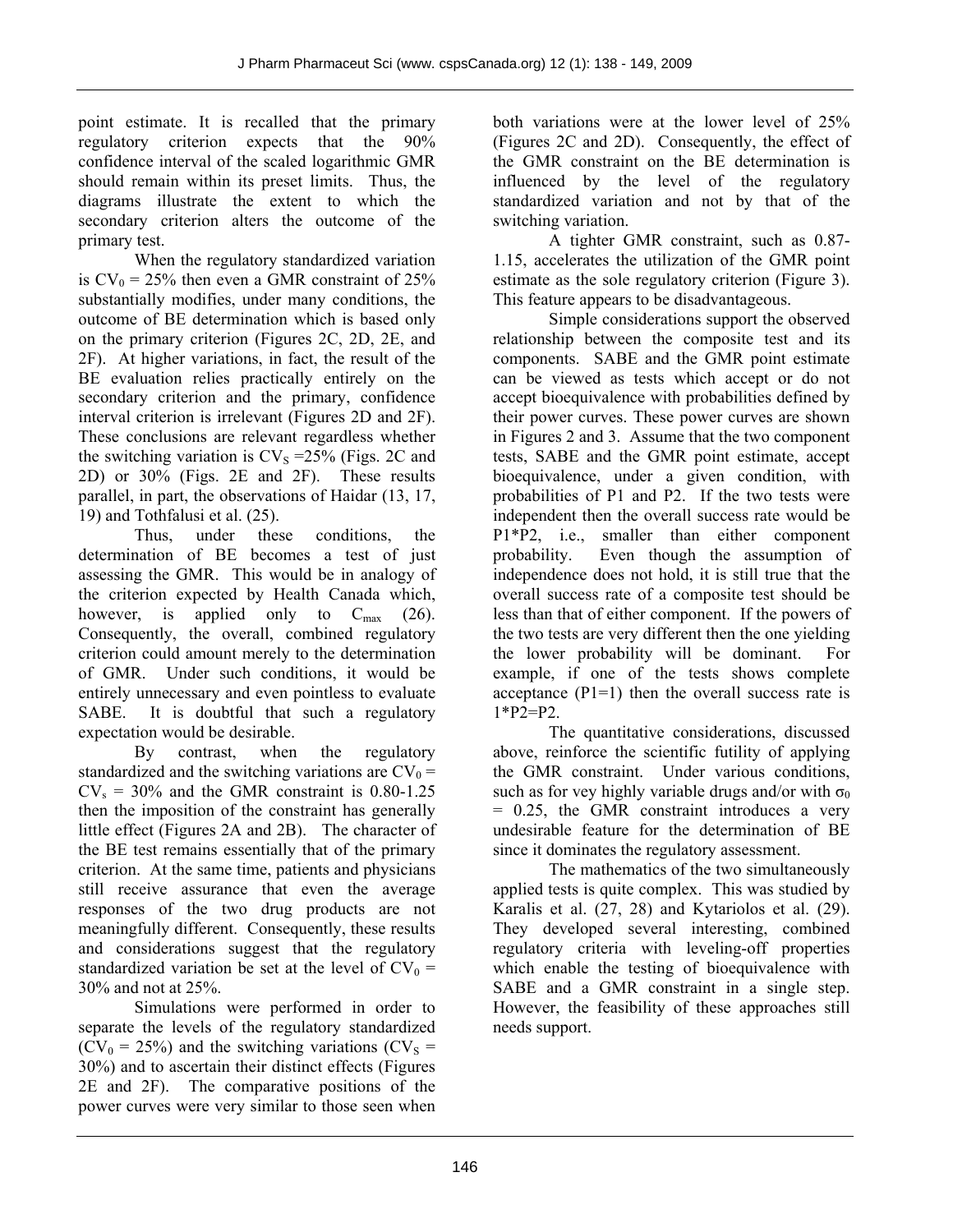## *Conclusion*

A constraint on the point estimate of GMR is not justified scientifically. However, if it is applied for other reasons then a constraint of 0.80- 1.25 is recommended. With the regulatory standardized and switching variations of  $CV_0 = CV_s$  $= 30\%$ , the condition would continue to utilize 90% confidence intervals and essentially maintain the character of the primary regulatory criterion. Alternative conditions and restrictions could well transform the regulatory expectation to one involving merely the assessment of GMR.

## **The Magnitude of the Regulatory Standardized Variation (CV<sub>0</sub>)**

As noted earlier, FDA apparently suggests that the regulatory standardized variation be  $CV_0 = 25.4\%$ (or  $\sigma_0 = 0.25$ ). The rationale seems to be that this value is a compromise between the strictness of 30% and laxness of 20% (13, 17).

One of the issues is that, in this approach, the regulatory standardized variation could differ from the switching variation. As demonstrated in Figure 1B and as discussed further below, this could lead to a discontinuity in the regulatory expectations and, consequently, to the increase of consumer risk and heightened regulatory uncertainty.

Regulators could be concerned when a drug that is in fact not highly variable, is erroneously classified as highly variable. The likelihood of misclassification is highest when the true withinsubject variation is near  $CV_w = 30\%$  since, in this case, almost half of the assignments to be an HV drug are incorrect. The consumer risks were estimated in this worst-case condition (Table 1).

Tothfalusi and Endrenyi (15) concluded that the regulatory standardized variation and the switching variation should have the same magnitudes, otherwise the consumer risk would rise above the regulatory expectation of 5%. The results in Table 1 confirm this conclusion. When both the regulatory standard variation and the switching variation have the same value,  $CV_0$  =  $CV<sub>S</sub> = 30%$ , then for not truly highly-variable drugs, the consumer risk is nearly 5%. In contrast, when the two variations have differing magnitudes,  $CV_0 = 25\%$  and  $CV_s = 30\%$ , then the consumer risk triples to about 15-16%. It is noted that these

results disagree with the conclusions and statements of Haidar et al. (13).

Application of ABE on one side of the switching variation and SABE on the other side should not be of concern as long as  $CV_0 = 30\%$  is assumed (Figure 1A). In other words, it should not matter much whether the estimated  $CV_w$  is 29 % or 31%. The regulatory conditions are continuous around  $CV_s = 30\%$ , and the probabilities of acceptance and rejection are only slightly different (but " $similar$ ") on the two sides of  $CV<sub>S</sub>$  (and not really more different from when, e.g., estimated  $CV<sub>W</sub>$ 's of 26% and 28% are compared or when estimated  $CV<sub>W</sub>=s$  of 31% and 33% are contrasted). The regulators need not be concerned in this case since there is *no*, *or little regulatory uncertainty* for applying the mixed criterion in order to reach a decision on acceptance or rejection. Also, as observed above, the *consumer risk*, with the assumption of  $CV_0 = 30\%$ , *is close to 5%* (Table 1).

In contrast, if  $\sigma_0 = 0.25$  is assumed, as in the proposal of FDA (12, 18, 20), then the BE limits are discontinuous at  $CV_s = 30\%$  (Figure 1B). (As stated earlier, the condition recommended by FDA corresponds to  $CV_0 = 25.4\%$ . The difference from  $CV_0 = 25.0\%$ , applied in our simulation, is slight and not significant for the considerations of the present communication).

The consequences include *the enhancement of the consumer risk* for truly not-highly variable drugs (Table 1). As a consequence, the probabilities of acceptance and rejection are *different* on the two sides of  $CV<sub>S</sub>$ . Differing probabilities prevail depending on whether the estimated CV<sub>W</sub> is 29% or 31%, a lower probability of acceptance when the estimated  $CV_{W}$  is 29% than when it is 31%.

This raises a rightful uncertainty for regulators. The *heightened regulatory uncertainty should be of great concern to regulators.* 

## *Conclusion*

If, following the suggestion of FDA (12, 18, 20), a regulatory standardized variation of  $CV_0$ = 25.4% (or  $\sigma_0$  = 0.25) is assumed then the BE limits are discontinuous at  $CV_s = 30\%$  and, as consequences, the consumer risk is substantially larger than 5%, and the regulatory uncertainty for making a decision about acceptance or rejection is enhanced. In contrast, if  $CV_0 = 30\%$  (or  $\sigma_0$  =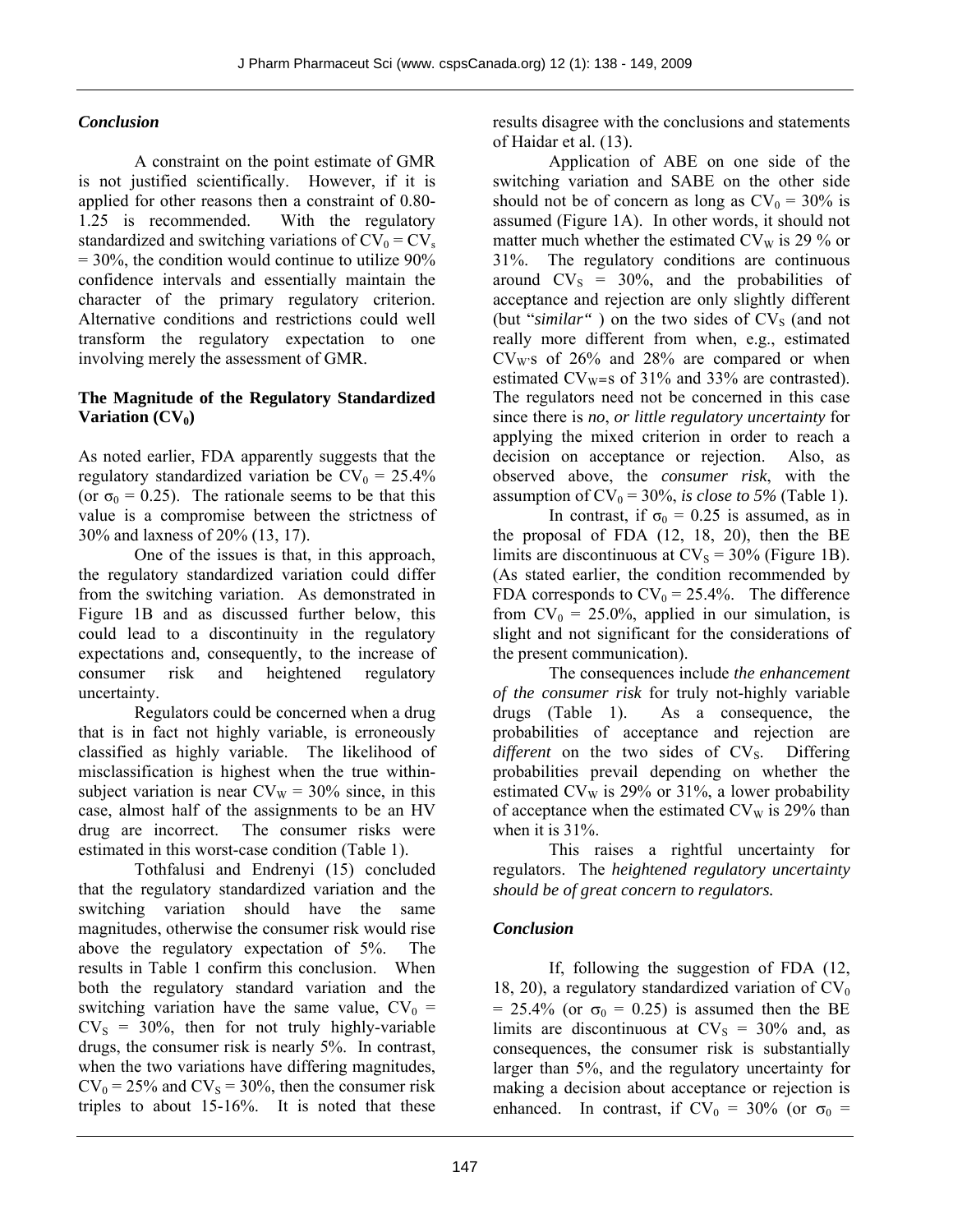0.294) is assumed then the BE limits are continuous, the consumer risk is around 5% which is the conventionally accepted risk level.

## **REFERENCES**

- [1]. L. Benet. Bioavailability and bioequivalence: definitions and difficulties inacceptance criteria. In K.K. Midha and H.H. Blume (eds.), *Bio-International: Bioavailability, Bioequivalence and Pharmacokinetics,* Medpharm, Stuttgart, 1995, pp. 27-35.
- [2]. K.K. Midha, M.J. Rawson, and J.W. Hubbard. The bioequivalence of highly variable drugs and drug products. *Int. J. Clin. Pharmacol. Ther.* **43:** 485-498 (2005).
- [3]. L. Benet. Individual bioequivalence: an overview. *AAPS International Workshop on Individual Bioequivalence: Realities and Implementation*, Montreal, Quebec, Aug 30-Sep 1, 1999.
- [4]. H.H. Blume and K.K. Midha. Bio-International 92, Conference on Bioavailability, Bioequivalence and Pharmacokinetic Studies. *J. Pharm. Sci.* **11:** 1186-1189 (1993).
- [5]. H.H. Blume, I.J. McGilveray, and K.K. Midha. Bio-International 94, Conference on Bioavailability, Bioequivalence and Pharmacokinetic Studies. *Eur. J. Pharm. Sci.* **3:**  113-124 (1995).
- [6]. V.P. Shah, A. Yacobi, W.H. Barr, D. Breimer, M.R. Dobrinska, L. Endrenyi, W. Fairweather, W. Gillespie, M.A. Gonzalez, J. Hooper, A. Jackson, L.J. Lesko, K.K. Midha, P.K. Noonan, R. Patnaik, and R.L. Williams. Evaluation of orally administered drugs and drug formulations. *Pharm. Res.* **13:** 1590-1594  $(1996).$
- [7]. K.K. Midha, T. Nagai, H.H. Blume, J.W. Hubbard, I.J. McGilveray, and R.L. Williams. Conference Report: Bio-International '96, Conference on Bioavailability, Bioequivalence and Pharmacokinetic Studies, Tokyo, Japan, April 22-24, 1996. In K.K. Midha and T. Nagai (eds.), *Bioavailability, Bioequivalence and Pharmacokinetic Studies*, Academic Societies Japan, Tokyo, 1996, pp. 1-8.
- [8]. K.K. Midha, V.P. Shah, G.J.P. Singh, and R. Patnaik. Conference report: Bio-International 2005. *J. Pharm. Sci.* **96:** 747-754 (2007).
- [9]. A.W. Boddy, F.C. Snikeris, R.O. Kringle, G.C.G. Wei, J.A. Opperman, and K.K. Midha. An approach for widening the bioequivalence acceptance limits in the case of highly variable drugs. *Pharm. Res*. **12:** 1865-1868 (1995).
- [10]. L. Tothfalusi, L. Endrenyi, K.K. Midha, M.J. Rawson, and J.W. Hubbard. Evaluation of the bioequivalence of highly-variable drugs and drug products. *Pharm. Res*. **18:** 728-733 (2001).
- [11]. BEBAC reviews. Highly variable drugs, EU-EMEA. http://bebac.at/news/2006-04-27.htm (accessed 11/17/2008).
- [12]. S.H. Haidar, B. Davit, M.-L. Chen, D. Conner, L.M. Lee, Q.H. Li, R. Lionberger, F. Makhlouf, D. Patel, D.J. Schuirmann, and L.X. Yu. Bioequivalence approaches for highly variable drugs and drug products. *Pharm. Res.***15:** 237- 241 (2008).
- [13]. S.H. Haidar, F. Makhlouf, D.J. Schuirmann, T. Hyslop, B. Davit, D. Conner, and L.X. Yu. Evaluation of a scaling approach for the bioequivalence of highly variable drugs. *AAPS J.* **10:** 450-454 (2008).
- [14]. D. Schuirmann. A comparison of the two onesided tests procedure and the power approach for assessing the equivalence of average bioavailability. *J. Pharmacokin. Biopharm.* **15:** 657-680 (1987).
- [15]. L. Tothfalusi, and L. Endrenyi. Limits for the scaled average bioequivalence of highly variable drugs and drug products. *Pharm. Res.* **20:** 382-389 (2003).
- [16]. L.X. Yu. Bioequivalence of highly variable drugs. Meeting of FDA Committee for Pharmaceutical Science, October 6, 2006. http://www.fda.gov/ohrms/dockets/ac/06/slides/ 2006-4241s2\_1.htm (accessed 11/17/2008).
- [17]. S.H. Haidar. Evaluation of the scaling approach for highly variable drugs. Meeting of FDA Committee for Pharmaceutical Science, October 6, 2006.. http://www.fda.gov/ohrms/dockets/ac/06/slides/ 2006-4241s2\_4.htm (accessed 11/17/2008).
- [18]. B.M. Davit. Highly variable drugs bioequivalence issues: FDA proposal under consideration. Meeting of FDA Committee for Pharmaceutical Science, October 6, 2006. http://www.fda.gov/ohrms/dockets/ac/06/slides/ 2006-4241s2\_5.htm (accessed 11/17/2008).
- [19]. S.H. Haidar. BE for highly variable drugs FDA perspective. *AAPS/FDA Workshop on BE, BCS, and Beyond*, North Bethesda, MD, May 22, 2007. http://www.aapspharmaceutica.com/meetings/fi les/90/22Haidar.pdf (accessed 11/17/2008).
- [20]. B.M. Davit. Highly variable drugs bioequivalence issues: FDA proposal under consideration. *AAPS/FDA Workshop on BE, BCS, and Beyond*, North Bethesda, MD, May 22, 2007.